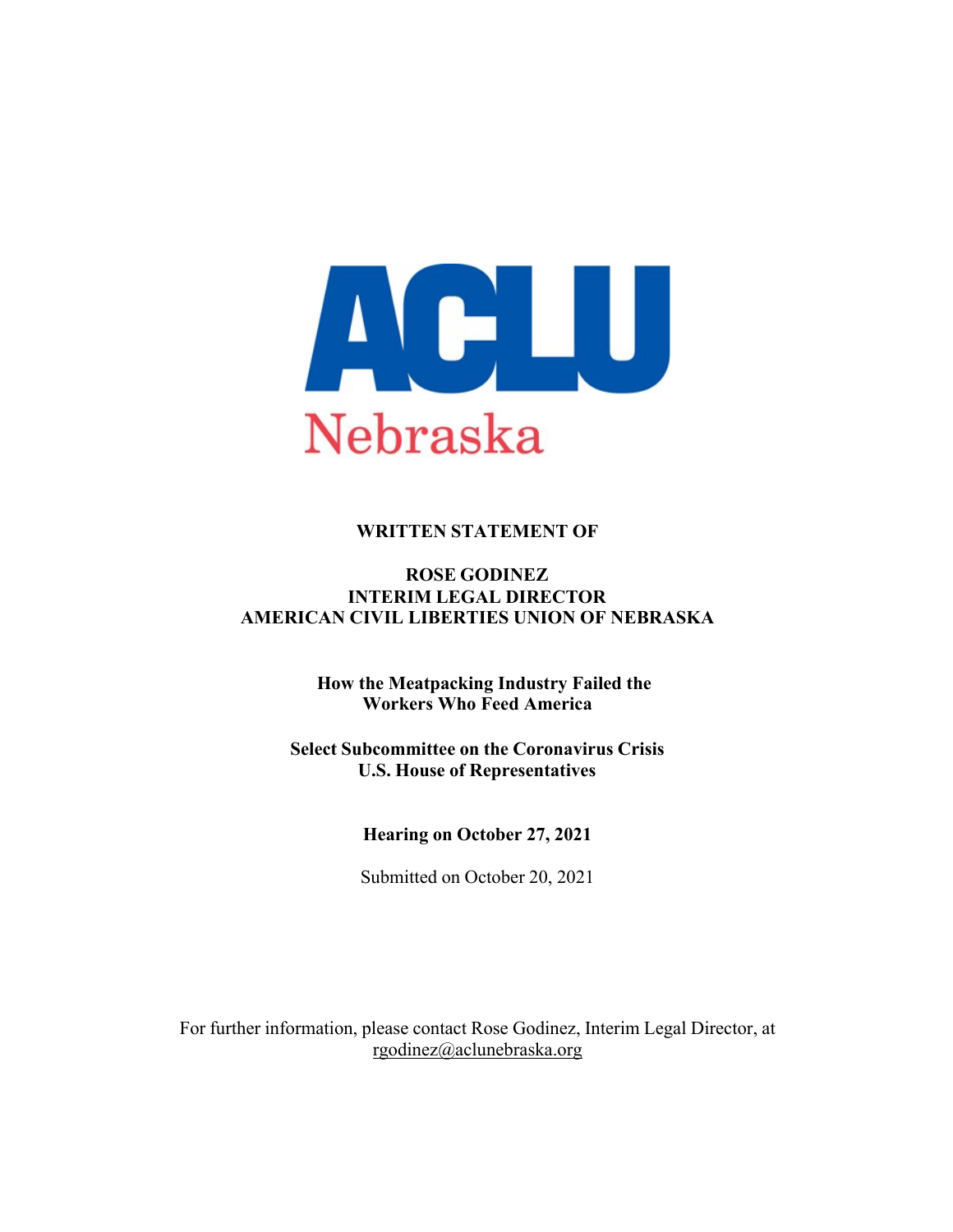#### **Introduction**

Chairman Clyburn, Ranking Member Scalise, and Members of the Select Subcommittee, thank you for the opportunity to testify before you. For over 50 years in Nebraska, the American Civil Liberties Union (ACLU) has worked in courts, legislatures, and communities to protect the constitutional and individual rights of all people. With a nationwide network of offices and millions of members and supporters, we take up the toughest civil liberties fights. Beyond one person, party, or side — we the people dare to create a more perfect union.

My name is Rose Godinez, and I am the Interim Legal Director of the ACLU of Nebraska. As both a daughter of former meatpacking workers from Lexington, Nebraska and as a civil rights attorney, I am proud to lead this work for the ACLU of Nebraska. The ACLU of Nebraska has conducted extensive and multifaceted advocacy on this issue because we see it as a clear racial justice, economic justice, and human rights issue. We work in coalition with other civil rights groups to educate and empower communities on issues of racial justice and immigrants' rights, litigate racial discrimination cases, and bring proactive policy reform solutions to the halls of power because people of color and people who are immigrants cannot be excluded from the fundamental protections under our U.S. Constitution.

Recent examples of our work furthering racial justice and immigrants' rights include:

- A lawsuit on behalf of meatpacking plant workers seeking protections against COVID-19 in the workplace. $<sup>1</sup>$ </sup>
- Rapid legal response in the aftermath of a large-scale immigration raid.<sup>2</sup>
- Active opposition to the Department of Homeland Security's (DHS) ongoing  $287(g)$ program that invites racially biased policing and the separation of families.<sup>3</sup>
- A successful settlement in a lawsuit against the Omaha Police Department, defending the free speech rights of Nebraskans calling for racial justice.4
- Support for historic state legislation assisting victims of crime who are immigrants gain status through the U and T visa programs.<sup>5</sup>

<sup>1</sup> ACLU, *Alma v. Noah's Ark Processors*, ACLU (Mar. 1, 2021), https://www.aclu.org/cases/alma-v-noahs-arkprocessors.

<sup>&</sup>lt;sup>2</sup> Emily Nitcher, *ACLU Claims ICE mistreated people rounded up in immigration raid*, Omaha World Herald (Aug. 17, 2018), https://www.omaha.com/news/nebraska/aclu-claims-ice-mistreatedpeople-rounded-up-in-immigrationraid/article\_9ab6078d-59f6-5a12-80a2-f8ce5778a759.html; Rose Godinez, *ICE vs. Nebraska Nice: An Account of the Immigration Enforcement Raid in O'Neill*, ACLU Neb. (Aug. 15, 2018),

https://www.aclunebraska.org/en/news/ice-vs-nebraska-nice-account-immigration-enforcement-raid-oneill-1.

<sup>3</sup> Paul Hammel, *Nebraska sheriff's office looks to join Trump's crackdown on illegal immigration*, Omaha World Herald (Nov. 8, 2017), https://www.omaha.com/news/nebraska/nebraska-sheriff-s-officelooks-to-join-trump-s-

crackdown/article\_e194fe14-c43c-11e7-8b6e-7b50c6aab51c.html; ACLU Neb., *ACLU and Unity in Action Announce Community Empowerment Campaign to Educate Dakota County Residents About 287(G) Agreement*, ACLU Neb. (Nov. 9, 2017), https://www.aclunebraska.org/en/campaigns/aclu-and-unity-action-announcecommunity-empowerment-campaign-educate-dakota-county; ACLU Neb., *Stop 287(G)*, ACLU Neb. (Nov. 9, 2017), https://www.aclunebraska.org/en/campaigns/stop-287g.

<sup>4</sup> Sam Petto, *City Protestors File Settlement Agreement in Federal Lawsuit*, ACLU Neb. (Jan. 7, 2021), https://www.aclunebraska.org/en/press-releases/city-protesters-file-settlement-agreement-federal-lawsuit.

 $<sup>5</sup>$  Legis. B. 518 106th Legis. Session (Neb. 2020).</sup>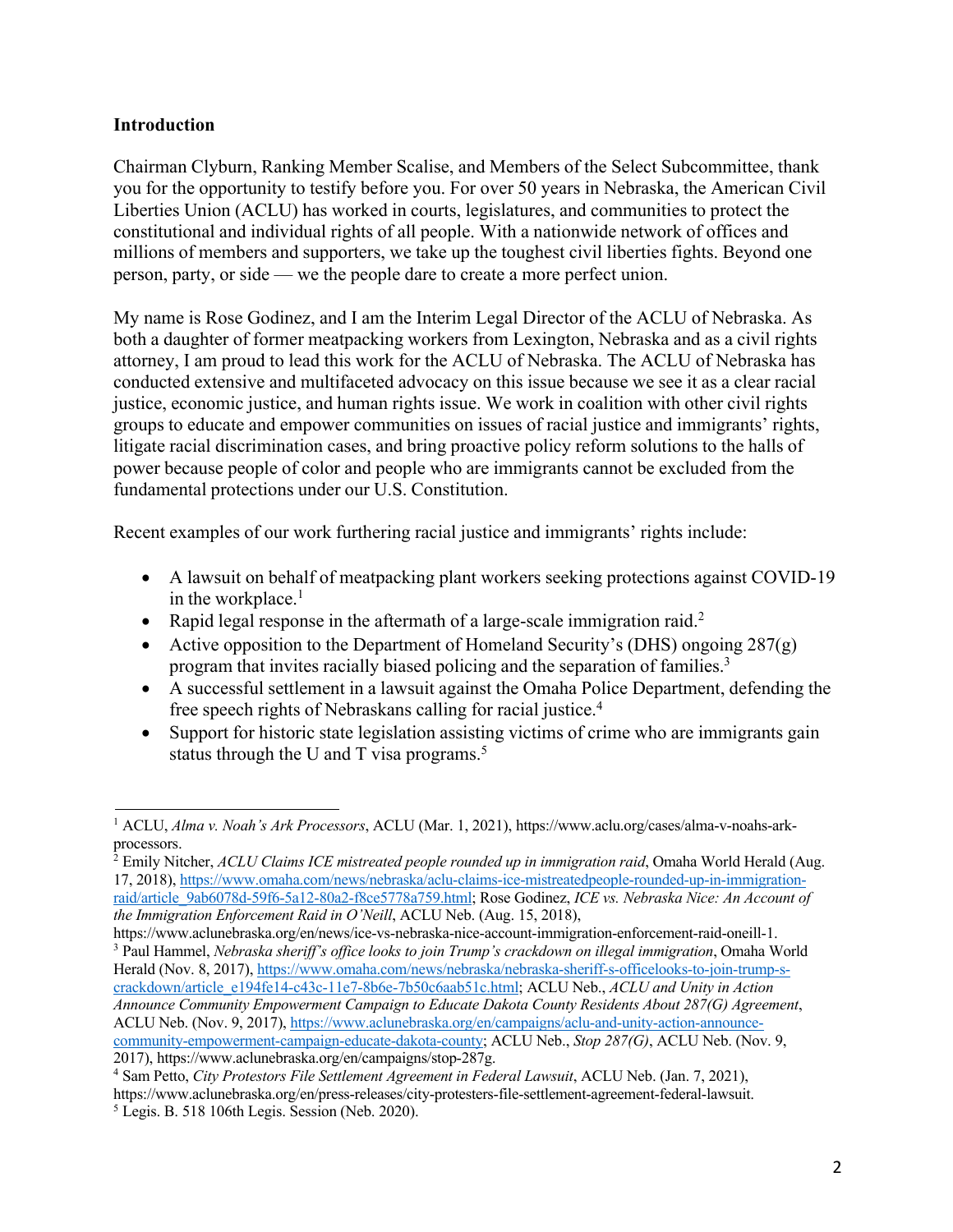• Consistent advocacy for Dreamers and comprehensive immigration reform.<sup>6</sup>

### **COVID-19 Pandemic in Nebraska's Meatpacking Plants**

During the Spring of 2020, as people all around the world raced to isolate to protect themselves from COVID-19, meatpacking plant workers found themselves exposed, vulnerable and on the front lines of the pandemic. Those who did not lose a family member or friend to COVID, or those who had the privilege to work from home, may have forgotten or overlooked the thousands of workers in the food production and meatpacking industry whose lives were lost. It is important that we recognize that it was not necessary, nor humane, to ask someone to go to work unprotected from COVID and risk their life or the lives of their loved ones simply because they could not afford not to work or because they lacked sick leave.

In April of 2020, COVID had spread across meatpacking plants in states including Iowa, South Dakota, Texas, and Nebraska. Tens of thousands of majority immigrant workers became infected with COVID after being drawn to the Midwest by the demand for labor. In fact, an analysis by *The Guardian* conducted in May of 2020 found that nearly half the counties in the U.S. with the highest per-capita infection rates featured an outbreak related to a meatpacking plant.<sup>7</sup>

The meatpacking plants' crowded processing floors, locker rooms, and cafeterias quickly became vectors for COVID, facilitating its spread to the employees, their families, and the community. Soon, it became clear that the COVID hotspots across Nebraska all had one common denominator: a meatpacking plant.

As of May 2021, over 7,000 meatpacking plant workers in Nebraska had contracted COVID, 256 were hospitalized and 28 had died.<sup>8</sup>

# **Meatpacking Workers' Advocacy in Nebraska**

In April of 2020, then President Trump issued an executive order recognizing meat processing as an essential infrastructure meaning meatpacking workers were deemed essential workers, along with frontline healthcare workers and other first responders.<sup>9</sup> Though it would be expected that for their service, meatpacking workers would be honored and protected from COVID-19, in many plants, the opposite occurred.

Some meatpacking plants rightly utilized physical barriers, masks, employee health screenings, and other protective measures, but those measures were simply insufficient. At

<sup>6</sup> ACLU Neb., Thank You, Mayor, For Advocating For Our Dreamers, ACLU Neb. (July 30, 2021), https://www.aclunebraska.org/en/news/thank-you-mayor-advocating-our-dreamers.

<sup>7</sup> Nina Lakhani, *US coronavirus hotspots linked to meat processing plants*, The Guardian (May 15, 2020), https://www.theguardian.com/world/2020/may/15/us-coronavirus-meat-packing-plants-food.

<sup>8</sup> Grant Schulte, *Nebraska advances virus protections for meatpacking workers,* AP News (May 6, 2021), https://apnews.com/article/ne-state-wire-nebraska-coronavirus-pandemic-business-health-9e1985e5ef32dee83df9c2b9c799d192.

<sup>9</sup> Taylor Telford, Kimberly Kindy, and Jacob Bogage, *Trump orders meat plants to stay open in pandemic,* The Washington Post (April 29, 2020), https://www.washingtonpost.com/business/2020/04/28/trump-meat-plants-dpa/.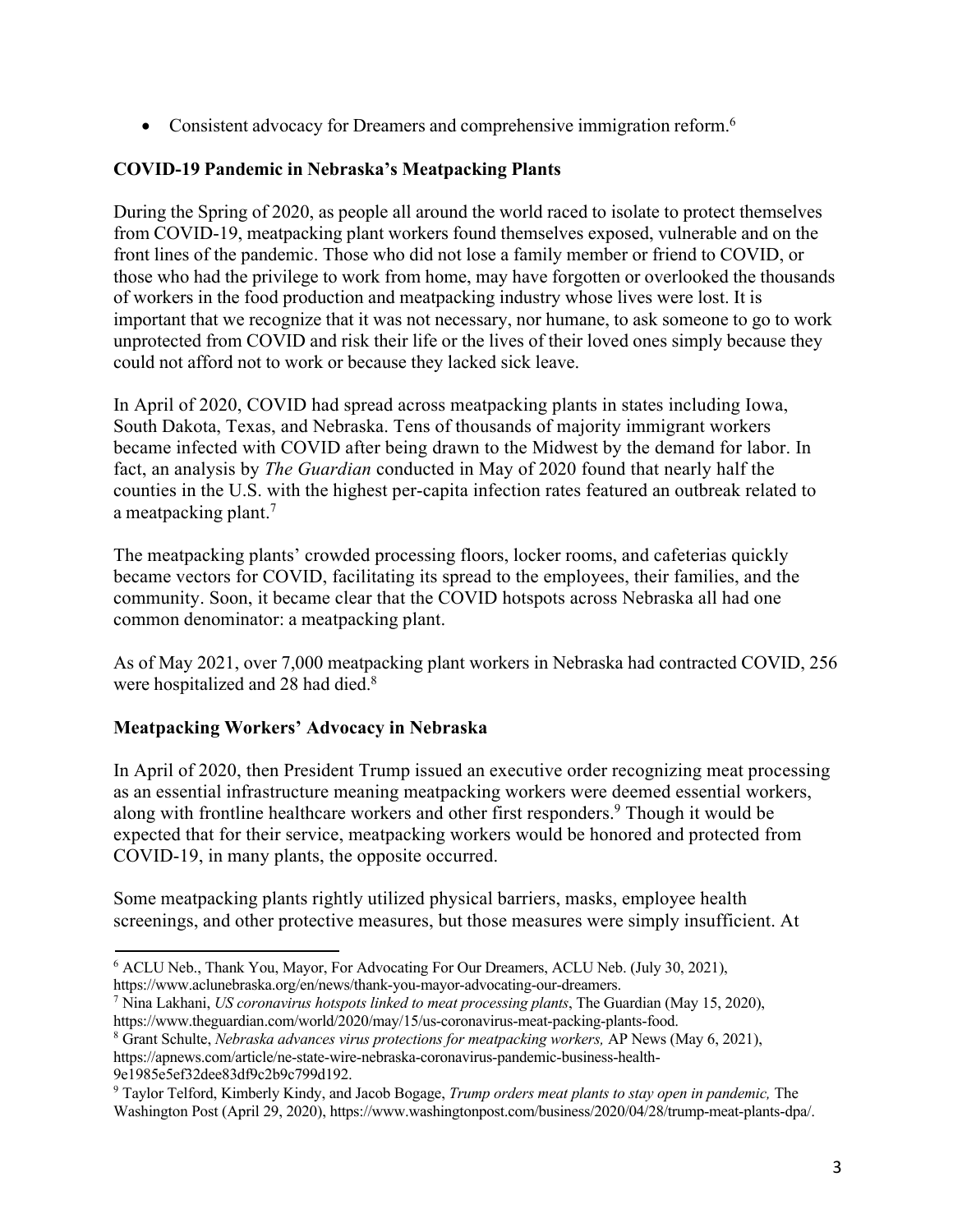this point, information from public officials had made it undeniably clear that testing, transparency, and physical distancing were critical to fighting the disease in every community and in every workplace. Yet, there had been no reports of plants implementing a testing program or spacing workers six feet apart, or considering changes in line speed or scheduling to facilitate safety in a public health emergency.

Through May of 2020, profit-driven owners of Nebraska meatpacking plants were crowding the lines with workers standing shoulder to shoulder, often without proper PPE, despite the clear health standards to the contrary. By failing to comply with COVID-19 protection guidance, leadership of these businesses invited and ignited the rapid spread of COVID-19 through plants in Nebraska and the communities where they are located.

Health officials became increasingly worried and even called upon the Governor and meatpacking plants to shut down and create plans to protect workers before reopening.<sup>10</sup> Their efforts were thwarted by Governor Pete Ricketts who interceded to allegedly prevent "civil unrest."<sup>11</sup> Our local hospitals and other medical care providers quickly became overwhelmed as COVID-19 cases began to spike.

At the beginning of the pandemic, although most advocates and meatpacking workers knew the outbreaks were flowing from meatpacking plants, we were only able to base these suspicions on anecdotal evidence. We did not have the data to verify this as our state and local government officials were not transparent in alerting the public about which race/ethnicity populations and industries were most affected. This made it difficult for the public to understand where the worst hotspots had been, or to ensure that workforce outbreaks were addressed before they grew worse.

The ACLU and other advocates called on Governor Ricketts and the Nebraska Department of Health and Human Services (NE DHHS) to collect and release aggregate race and ethnicity data of COVID-19 infections and deaths. Additionally, we had to request that local health departments and DHHS translate their media releases and local news on COVID to keep the members of communities with Limited English Proficiency (LEP) informed of the local infection rate and ways to protect themselves. Further, we sent public record requests to gather information on the number of COVID-19 cases linked to meatpacking plants. Then, slowly, some meatpacking plants started publicizing the number of COVID-19 infections linked to their plants to keep community members aware of their COVID prevention efforts and potential outbreaks.

In May of 2020, Governor Ricketts announced that the state would stop providing the public with data on infection rates at specific plants.<sup>12</sup> The lack of uniformity and this obstruction from state officials made this quandary needlessly political and hindered the opportunity to

<sup>10</sup> Michael Grabell, *What Happened When Health Officials Wanted to Close a Meatpacking Plant, but the Governor Said No*, ProPublica (May 7, 2020), https://www.propublica.org/article/what-happened-when-health-officialswanted-to-close-a-meatpacking-plant-but-the-governor-said-no.  $11$  *Id.* 

<sup>12</sup> Michael Corkery et al., *As Meatpacking Plants Reopen, Data About Worker Illness Remains Elusive*, N.Y. Times (May 25, 2020), https://www.nytimes.com/2020/05/25/business/coronavirus-meatpacking-plants-cases.html.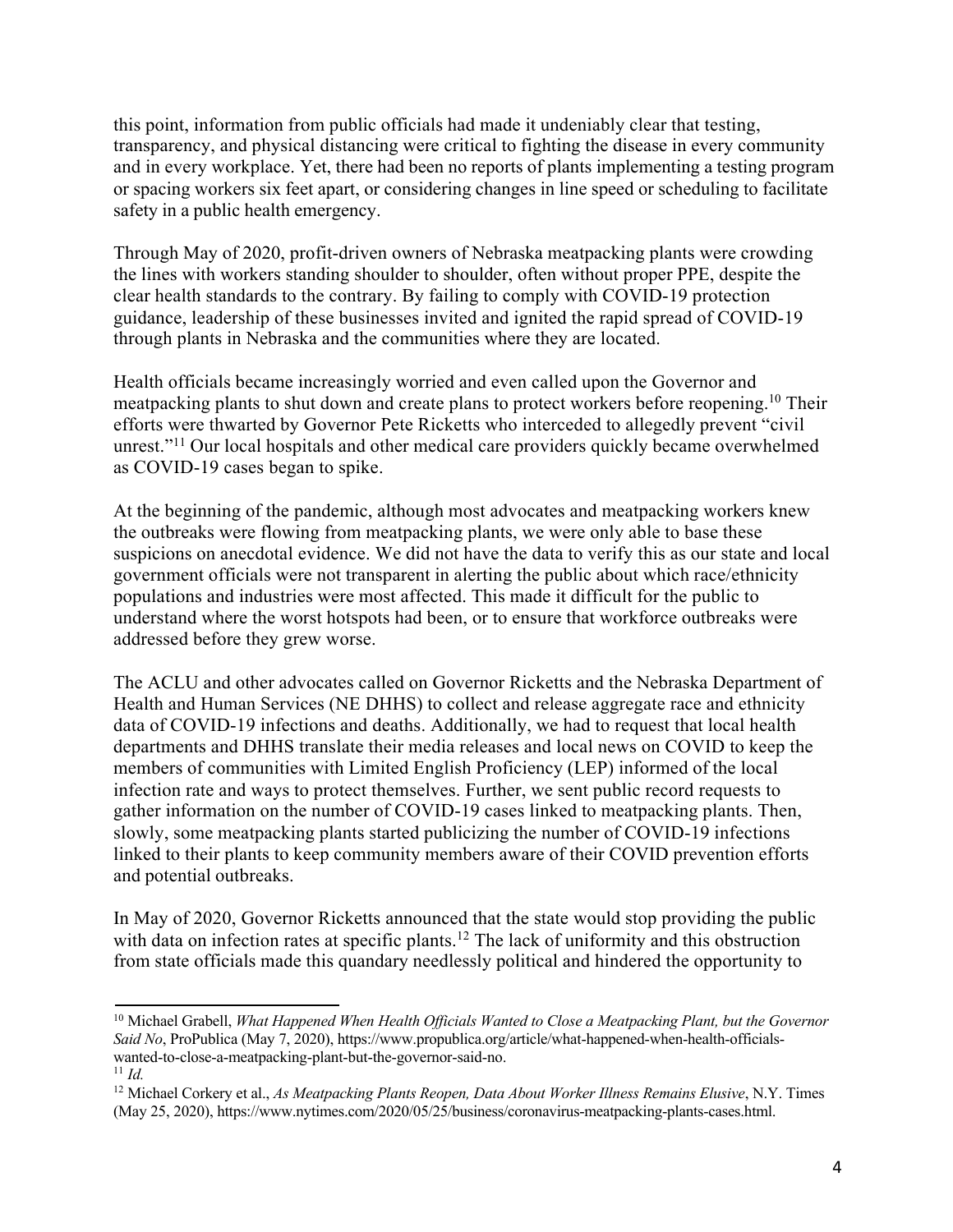provide a sound, swift response that could meet the needs of essential workers and our communities and save lives. It should go without saying that to effectively address this pandemic and direct resources where they were most needed, government officials and entities would need to ensure language accessibility and standardize, collect, and release race and ethnicity data surrounding COVID-19. Without knowing the breadth of how COVID-19 was affecting communities in the state, public health officials, advocates, and members of the public did not have the tools necessary to tackle the inequities this pandemic only exacerbated. Moreover, without providing local public health information in languages prevalent in communities of color, community members could not protect themselves or their neighbors, which thereby resulted in further unnecessary exposure to COVID-19 and devastating health consequences including deaths.

Even without this data, advocates understood that existing health disparities and other social and economic inequities made Black and brown people particularly vulnerable to contracting and dying from COVID-19. While public health officials recommended working from home to stop the spread of the virus, only 20 percent of Black workers and 16 percent of Latinx workers are able to work from home.13 Additionally, Black people and immigrants are also more likely to be uninsured and live in communities without access to quality healthcare facilities, leading to disproportionate rates of chronic diseases such as asthma, hypertension, and diabetes.<sup>14</sup> Black and Latina women are overrepresented as essential workers with Latina women making up 22 percent of women grocery store workers and Black women making up 27 percent of women home health aid workers.<sup>15</sup> In addition, people of color are overrepresented in industries that were rapidly laying off workers, leaving many uninsured.<sup>16</sup>

Soon, these numbers were no longer just national statistics, but statistics relevant to the people of Nebraska. In fact, at one point during the peak of the pandemic in the summer of 2020, Latinx people were more overrepresented among those dying of COVID-19 in Nebraska than in any other state, according to the COVID-19 Tracking Project. Additionally, Nebraska ranked second across the country in most Latinx overrepresentation in confirmed COVID-19 cases. According to statistics released by NE DHHS in July 2020, despite only comprising 11% of the state's overall population, people who identified as Hispanic accounted for 60% of coronavirus cases

<sup>14</sup> *See* Reis Thebault , Andrew Ba Tran, & Vanessa Williams, *The Coronavirus Is Infecting and Killing Black Americans at an Alarmingly High Rate*, Washington Post (April 7, 2020), https://www.washingtonpost.com/nation/2020/04/07/coronavirus-is-infecting-killing-black-americans-analarmingly-high-rate-post-analysis-shows/?arc404=true.

<sup>13</sup> *See Economic News Release*, U.S. Bureau of Labor Statistics (Sept. 24, 2019), https://www.bls.gov/news.release/flex2.t01.htm.

<sup>15</sup> *See The Wage Gap Has Made Things Worse for Women on the Front Lines of COVID-19*, National Women's Law Center (Mar. 30, 2020), https://nwlc.org/blog/the-wage-gap-has-made-things-worse-for-women-on-the-front-linesof-covid-19/; https://www.kff.org/racial-equity-and-health-policy/fact-sheet/health-coverage-of-immigrants/.

<sup>16</sup> *See* Dan Burns, *How The Coronavirus Job Cuts Played Out by Sector and Demographics*, Reuters (April 4, 2020), https://www.reuters.com/article/us-health-coronavirus-usa-jobs/how-the-coronavirus-job-cuts-played-out-bysector-and-demographics-idUSKBN21M0EL (showing that Asians and Latinos faced the highest rate of increase of unemployment and that the rate of unemployment for Black people is now 65% higher than the rate of unemployment for white people).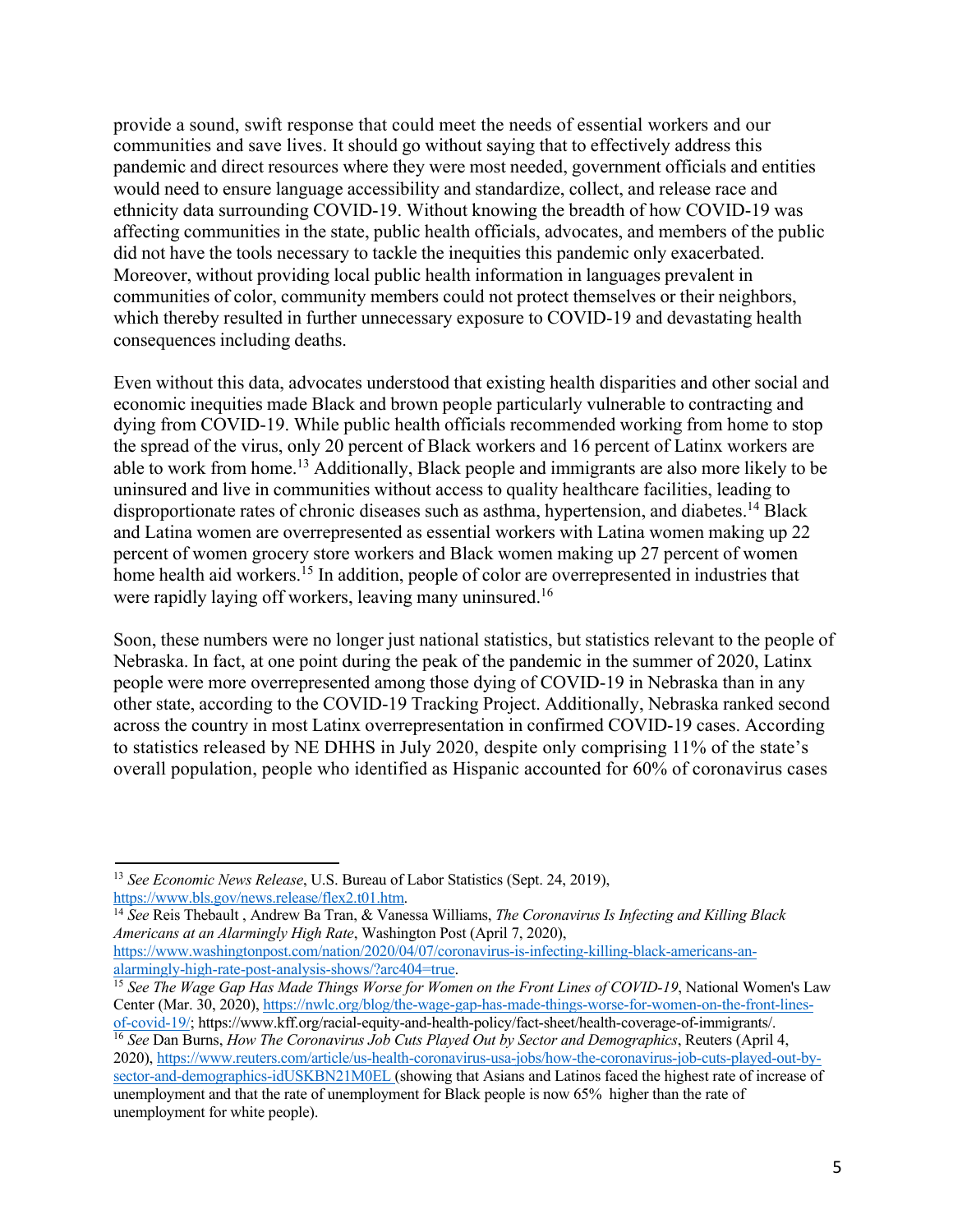in the state — largely due to meatpacking plants' largely immigrant workforce.<sup>17</sup> This overrepresentation of people of color in COVID-19 cases was and continues to be a racial justice and public health emergency.

Because of the plants' failure to protect workers, the ACLU turned to advocacy including open records requests and engaging with local health departments with authority to issue directed health measures. Whether it was fear of retaliation or a lack of political will, the departments that most needed to urgently act failed to do so.

We then turned to the Nebraska Department of Labor that employed our state's Meatpacking Bill of Rights Coordinator, and repeatedly requested that they use their authority to investigate imminent hazards. The department refused to engage.

We turned to the federal agency of OSHA by helping workers and family members file complaints, but instead of addressing or investigating the complaints, the agency simply told the family members to take care and that they were sorry they could not do more.

We also worked in coalition with a diverse group of Nebraska stakeholders to pursue remedies through the state legislature that were ultimately unsuccessful due to significant industry opposition. Governor Ricketts' political rhetoric additionally contributed to the state's refusal to pass COVID protection legislation when he sought to blame outbreaks on essential workers' culture and caused needless confusion about access to vaccinations based on immigration status.18

#### **ACLU Lawsuit Against Nebraska Meatpacking Plant Calling for COVID-19 Protections**

Since state and federal officials failed to protect the meatpacking workers, workers and advocates had no other recourse than to turn to the courts to ensure a safe work environment. We hoped litigation would set standards that could apply to all meatpacking workers.

In December 2020, we filed a lawsuit on behalf of former meatpacking workers against a meatpacking plant in Hastings, Nebraska, seeking to implement basic COVID protections.19 Nine months after the pandemic hit our state in full force, our lawsuit alleged, workers were still finding themselves without adequate distancing, masks, sick leave, and testing. Workers in the Hastings plant reported the company pressured workers to remain on shift even when they had become symptomatic, failed to replace blood-stained masks during their long shifts, and did nothing to facilitate social distancing inside the plant, let alone to provide accessible testing. Our lawsuit

<sup>17</sup> John Schreier, *Latinos in Nebraska hit disproportionately hard by COVID-19, DHHS data show*, Lincoln J. Star (July 2, 2020, last updated Sept. 3, 2020), https://journalstar.com/lifestyles/health-med-fit/latinos-in-nebraska-hitdisproportionately-hard-by-covid-19-dhhs-data-show/article\_cbf98bdb-e9c5-5166-880f-819d96680481.html.

<sup>18</sup> Martha Stoddard, Paul Hammel, Erin Duffy, *Ricketts defends meatpacking plants, says they need to stay open despite coronavirus cases,* (Apr. 24, 2020), https://omaha.com/state-and-regional/ricketts-defends-meatpackingplants-says-they-need-to-stay-open-despite-coronavirus-cases/article\_300eda3a-a3bd-5276-884fc4e5fb90db5b.html.

<sup>19</sup> ACLU, *ACLU Files Federal Lawsuit Against Nebraska Meatpacking Plant Over Treacherous COVID-19 Conditions,* (Nov. 23, 2020), https://www.aclu.org/press-releases/aclu-files-federal-lawsuit-against-nebraskameatpacking-plant-over-treacherous-covid.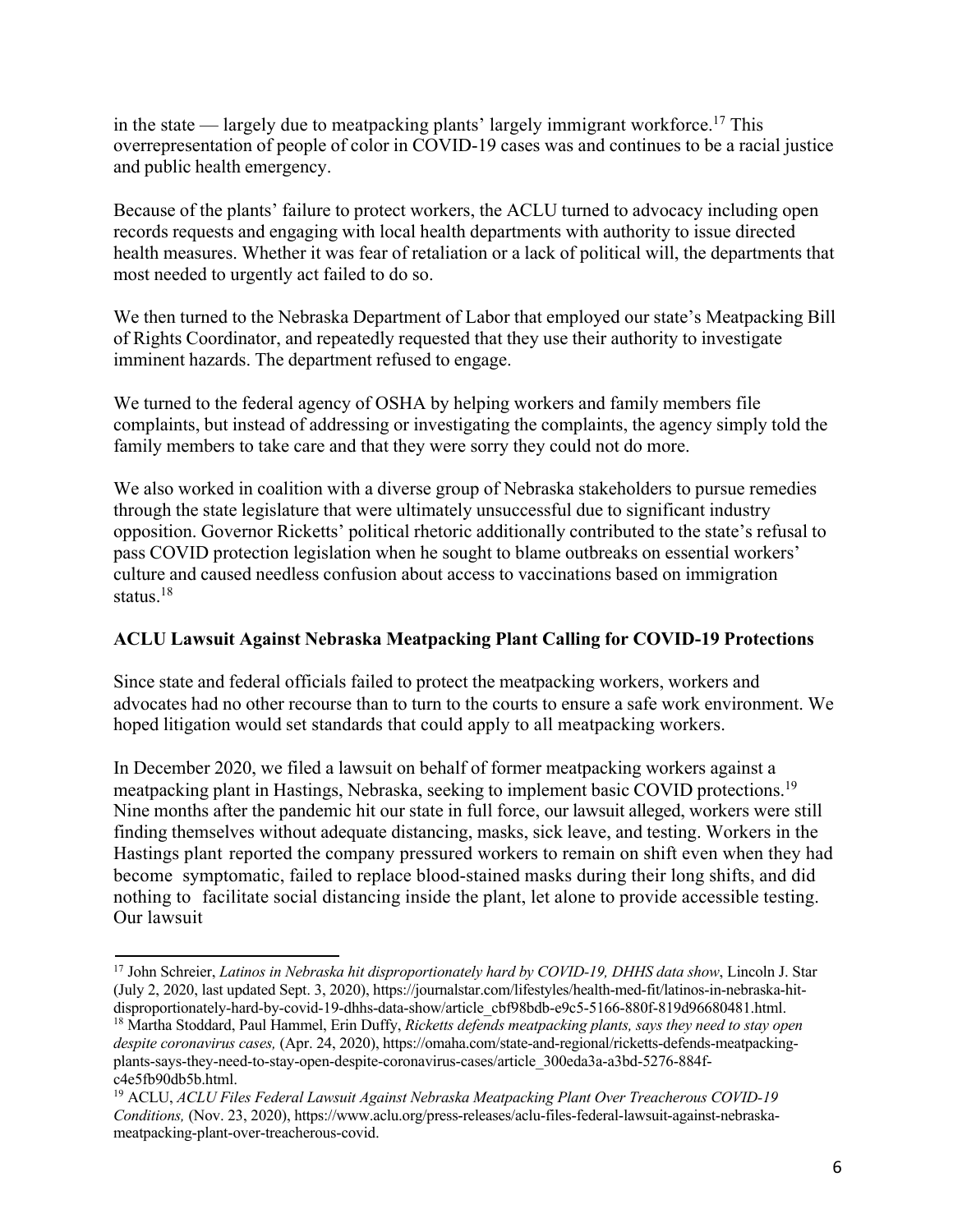sought to establish that the plant – just like all other plants – needed to implement basic COVID protections including distancing, masks, sick leave, and testing. By failing to implement basic protections, the lawsuit alleged, the plant had become a public nuisance that fostered the spread of the virus throughout Hastings and the broader community.

The stories were shocking. Workers were reporting that the plant only provided one mask for an 8 + hour shift, which quickly became soiled with blood and sweat. As they became soaked, workers would wear the mask underneath their nose or mouth while working shoulder to shoulder and across from workers on the line and less than one foot apart in shared spaces like cafeterias, locker rooms, and hallways. Workers reported they were not being informed about paid leave through the Families First Act, and were not being tested at the plant. These stories mirrored workers' reports from across the state.

Unfortunately, our case was dismissed on standing because our plaintiffs no longer worked at the plant. No current employee at the plant was willing to step forward as a plaintiff for fear of retaliation and harassment.



#### **Worker Stories from our Lawsuit**

(Note: the ACLU is using pseudonyms for workers due to fear of retaliation from management. The accounts below summarize the allegations made in our lawsuit.)

*Alma and Antonio:* Alma was a worker on the production line at the Hastings plant and was a plaintiff in our lawsuit. After emigrating from Cuba, she was hired to work in the plant a few years ago. It was a tough job. Her hands and wrists often ached from grueling hours spent on the "kill floor" – an enclosed room where cow carcasses are butchered and prepared for cold storage – but it paid decently. She and her husband Antonio, also a plant employee, were raising four children, and the family needed the money.

Like many meatpacking plants, the majority of the plant's workforce were immigrants, and Alma says that even before COVID-19 emerged she and Antonio were unsettled by the way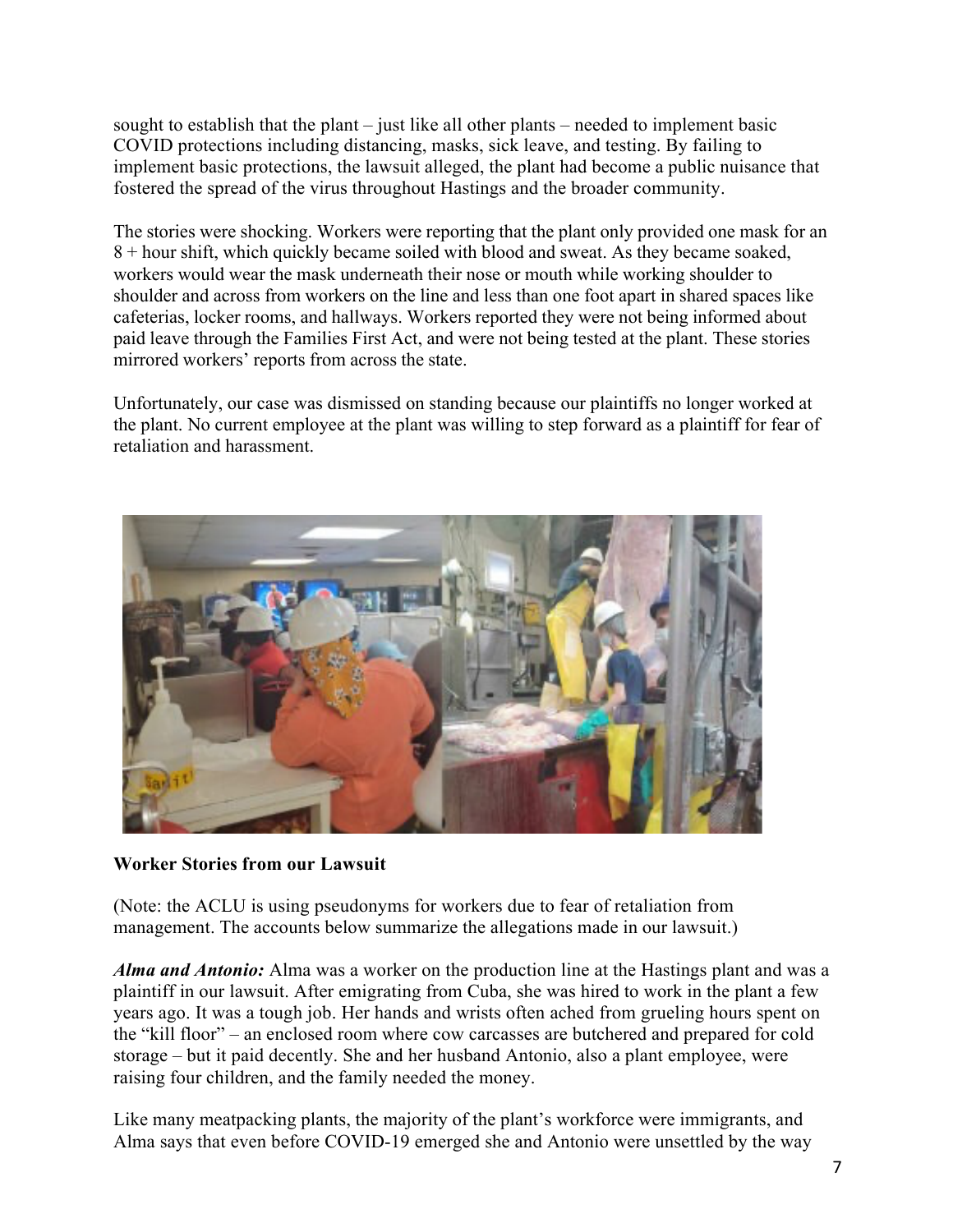management treated them. But things took a sharp turn for the worse when the pandemic began. "People were scared, but [management] made it seem like it wasn't a big deal," she said. "The first thing they said was that nobody could miss work. They would say that [COVID-19] was just nonsense. Even when things got more serious, they didn't care."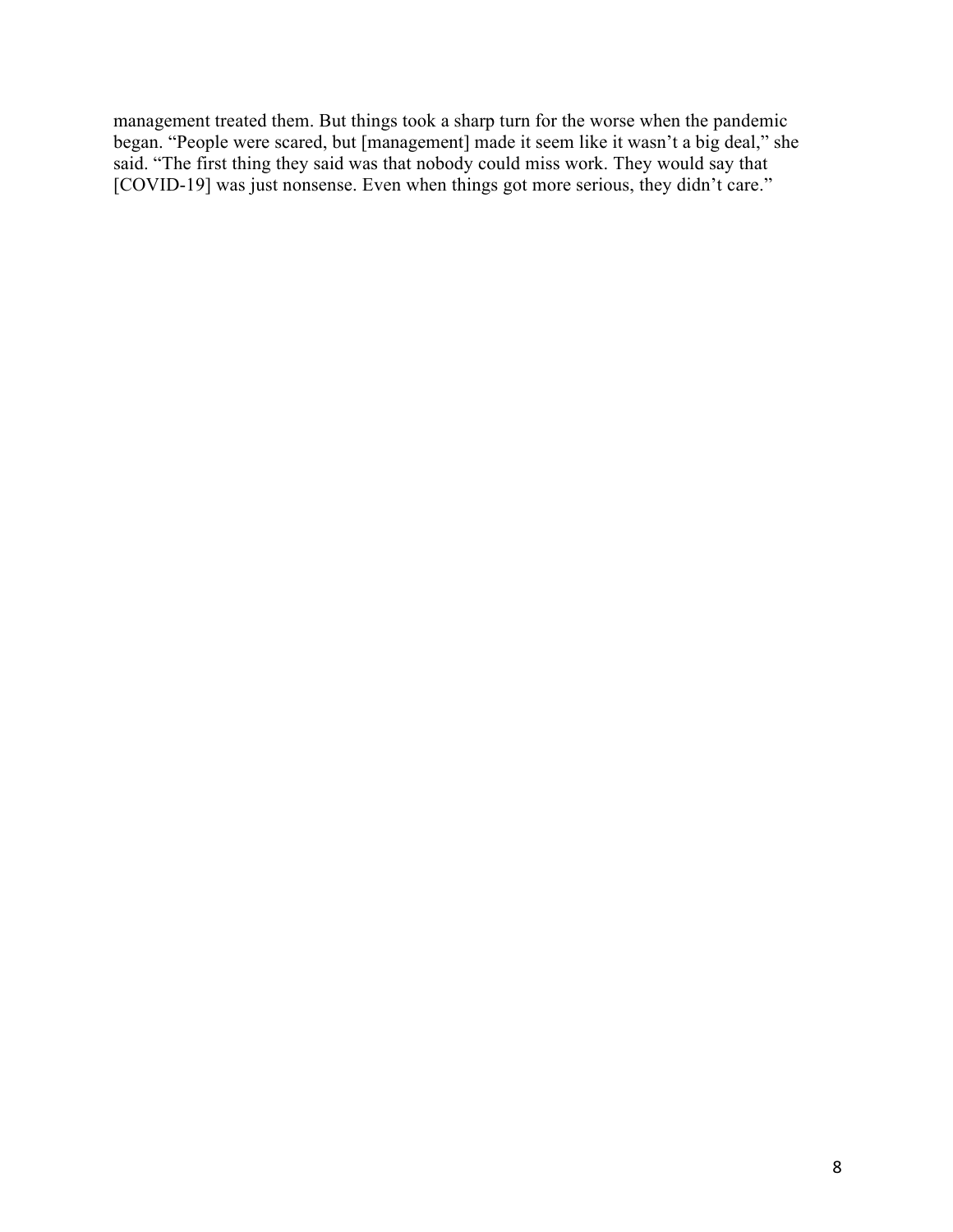Then, in late April, workers at the plant began to fall ill. Antonio worked closely with a team of two other co-workers on the kill floor. During their shift, the three spent hours standing shoulder-to-shoulder. After one contracted COVID-19 and had to be hospitalized, it wasn't long before Antonio also became symptomatic. "I told my supervisor that my eyes were hurting and that I had symptoms that were getting worse, and he basically told me to f-off and go back to work," he said.

Feverish and ill, Antonio went back to the line and finished his shift. But that night, he grew sicker. To make matters worse, Alma had also begun to feel unwell. The plant wasn't providing COVID-19 testing for its workforce, but the couple had a contact in a local clinic and arranged for tests on their own. The results came back positive for both. For weeks, the couple battled the virus at home, moving into the basement so they could limit contact with their children. "It was really hard because the kids were just upstairs, but we couldn't touch them," Antonio said. At one point, Antonio developed shortness of breath and went to a local hospital, but staff there told him that resources were limited, and they could only treat the sickest patients. In all, the pair was out of work for seven weeks while they fought to recover.

When they returned to work, they discovered they would only be paid for two of the seven weeks they were sick, and at a lower hourly rate. Later, they'd discover that other workers hadn't been paid at all for the time they were sick at home.

Since the couple had been out, the plant had hired a nurse to perform cursory temperature checks of workers, but there was still no on-site testing, even as it became clear that people without fevers could spread the virus. Workers in the cramped, stuffy processing rooms were given masks – but only one per shift. When the masks became soiled with blood and sweat, workers were forced to pull them down below their noses or take them off altogether so they could breathe. In the windowless cafeteria/break room, workers squeezed together at small tables separated by thin, flimsy nylon barriers that provided little protection. The virus continued to spread among the workforce at the plant through April and May. Still, working conditions didn't get better.

Alma says that managers continued to send a clear signal to sick workers that if they missed shifts their jobs would be at risk. At one point in late summer, a colleague was instructed to stay on the line despite a rising fever. When the woman missed the following two days due to her illness, she was nearly fired. Alma managed to convince her manager to keep her on, but it was a warning to the rest of the workforce. An older worker who Antonio was close with died of complications related to COVID-19. "They think that we are like slaves, not workers," Alma said. "You aren't allowed to get sick."

This particular plant seemed to amass a record of failing to follow laws meant to protect workers. In October 2019, a district court in Nebraska found the company in contempt for failing to comply with an order to negotiate in good faith with a local meatpacking union. In its ruling, the court said the plant had illegally attempted to block workers from joining the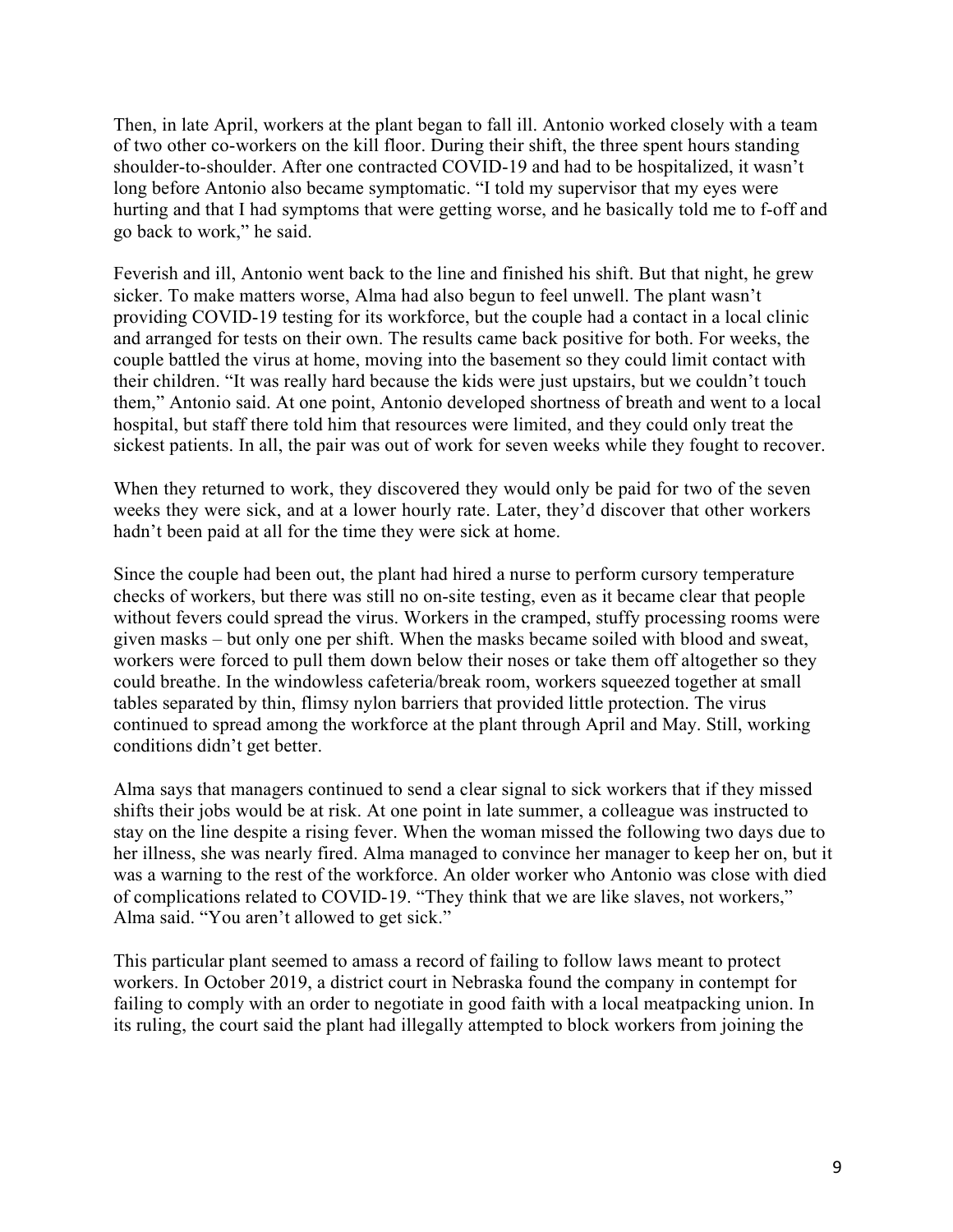union.<sup>20</sup> Federal regulators fined the company in 2019 and 2020 for not paying sick leave or securing dangerous equipment.<sup>21</sup>

"What they're interested in is money," Alma said. "They want the factory to produce, and they don't care about the cost."

Nine months into the pandemic, and in the midst of another alarming rise in infections and deaths, little had changed at the plant. Employees working on the production lines and kill floor remained packed together in close quarters, the company still did not have a testing program in place, sick-leave policies had not been publicly posted, and workers were given only one mask per shift, even when it becomes soaked in sweat and spattered with blood.

Alma and Antonio worked at the plant through the start of Fall. But their working conditions continued to deteriorate. Antonio was eventually fired for missing a single day of work. A month later, Alma decided she had also had enough, and quit.

Both worried for the safety of their former co-workers – who regularly updated them on what was happening since they left – and were frustrated those federal agencies with a mandate to oversee meatpacking plants had not stepped in to help.

"I hope things change and get better there," she said. "Being an immigrant doesn't make people animals. They are like you and me – they're just trying to make a living."

#### **Worker Stories from Other Plants:**

Worker #1

"It's not safe to walk in the lobby…. In the cafeteria, we stand elbow to elbow because there's no room. [At] the break time we have just 15 min. We take 5 min to take off our [work clothes] and run, and we come together 200 people at the same time. There's no distancing. And we don't have a chance to wash our hands, to eat our food. That's why I've been affected. I've been sick. Not just me. And the worst part, a [coworker] friend of mine, he died from Coronavirus. At the beginning the company tried to do something. But now it's different. They don't really care about it.

The people are crowded together all the time: in groups coming in to work and out, and in the areas where we are working.

<sup>20</sup> *Sawyer v. Noah's Ark Processors, LLC*, No. 4:19-CV-3016, 2019 WL 5268639 (D. Neb. Oct. 17, 2019), https://www.courthousenews.com/wp-content/uploads/2019/10/MeatCompany.pdf.

<sup>21</sup> U.S. Dep't of Labor, Occupational Safety & Health Admin., *Citation and Notification of Penalty to Noah's Ark Processors, LLC* (Jan. 18, 2019), https://www.dol.gov/sites/dolgov/files/OPA/newsreleases/OSHA20190063.pdf.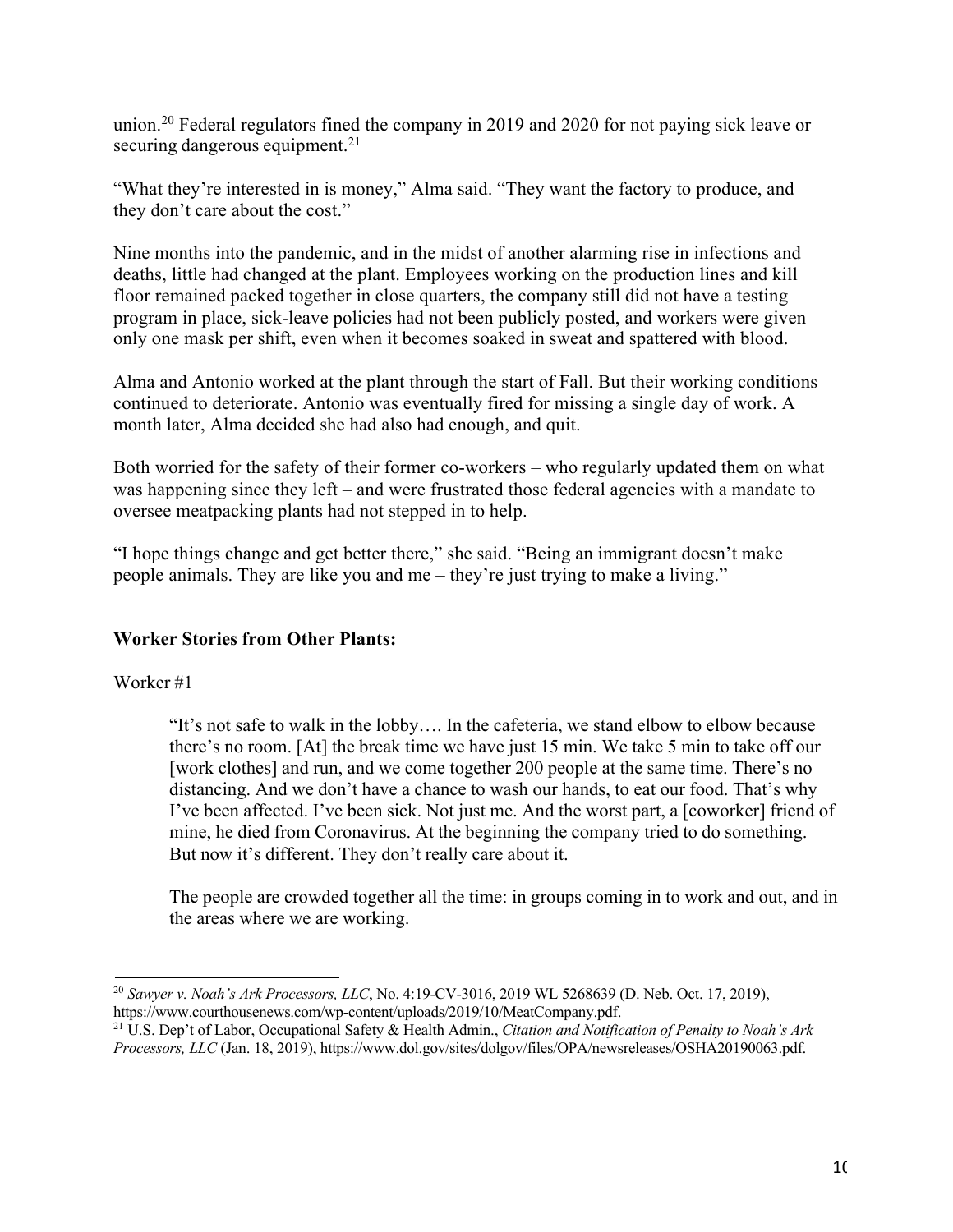I know the Coronavirus is not a joke. And our bosses, they try all the time to intimidate us…. I want the company to do something. They have to separate the groups during breaks…clean the locker rooms more, and the bathrooms. And use better masks. The kind of masks we use, they're not very good. So please, senators, help us. Do something."

#### Worker #2:

"We've lost 6 people. [One] gentleman, they made him come to work and tested him...He had COVID symptoms.... they have the quick 15 min test - which is completely unreliable. He tested negative. They made him go to work and 2 days later he died of COVID. That was right before Thanksgiving.

They've put up the plastic dividers -- which do nothing – because…the way the lines are set up, you're right up against the line, so when you breathe the breath is in front of the dividers anyway, and the blowers blow it right up and down the line in front of everybody else…. So that's just to make them look better. It does nothing to protect us. We're still shoulder to shoulder, elbow to elbow and the breath is still going in front of all of us.

The cafeteria, it's terrible. You have a 15-minute break…and then you have to try to get all your equipment off and get up there, which takes anywhere from 3 to five minutes. Then you have to hurry up and eat, you have to hurry up and go to bathroom, and get back *and* get all your equipment on before the meat gets to you again.…. You're running the whole time, so you can't social distance - it's impossible. We don't have enough bathrooms for everybody. And so, everybody's in there in lines.…

It just to me shows their cruelty and their neglect to their employees. They really mistreat people…they try to hide it. And they think they can…intimidate them and bully them into doing whatever. And it's not right. And it needs to change. We need laws in place to protect the people."

#### Worker  $#3 \cdot$

"I'm a covid-19 survivor. I'm here to tell you how my employer's delayed response led to more than 700 people infected at the plant. As a result of this, covid-19 has been highly active in my community since the first spike in March.

My struggle and that of many workers began when my employer kept secret the numbers of infections at the plant…. We saw how countless numbers of people were disappearing daily…. The delay in receiving PPE and lack of social distancing resulted in the massive outbreak. Many people died, including 7 of my own coworkers.

Disability benefits were delayed for months and as a consequence I didn't have income until I returned to work. Company nurses pressured us to return to work as quickly as possible and before we were fully recovered.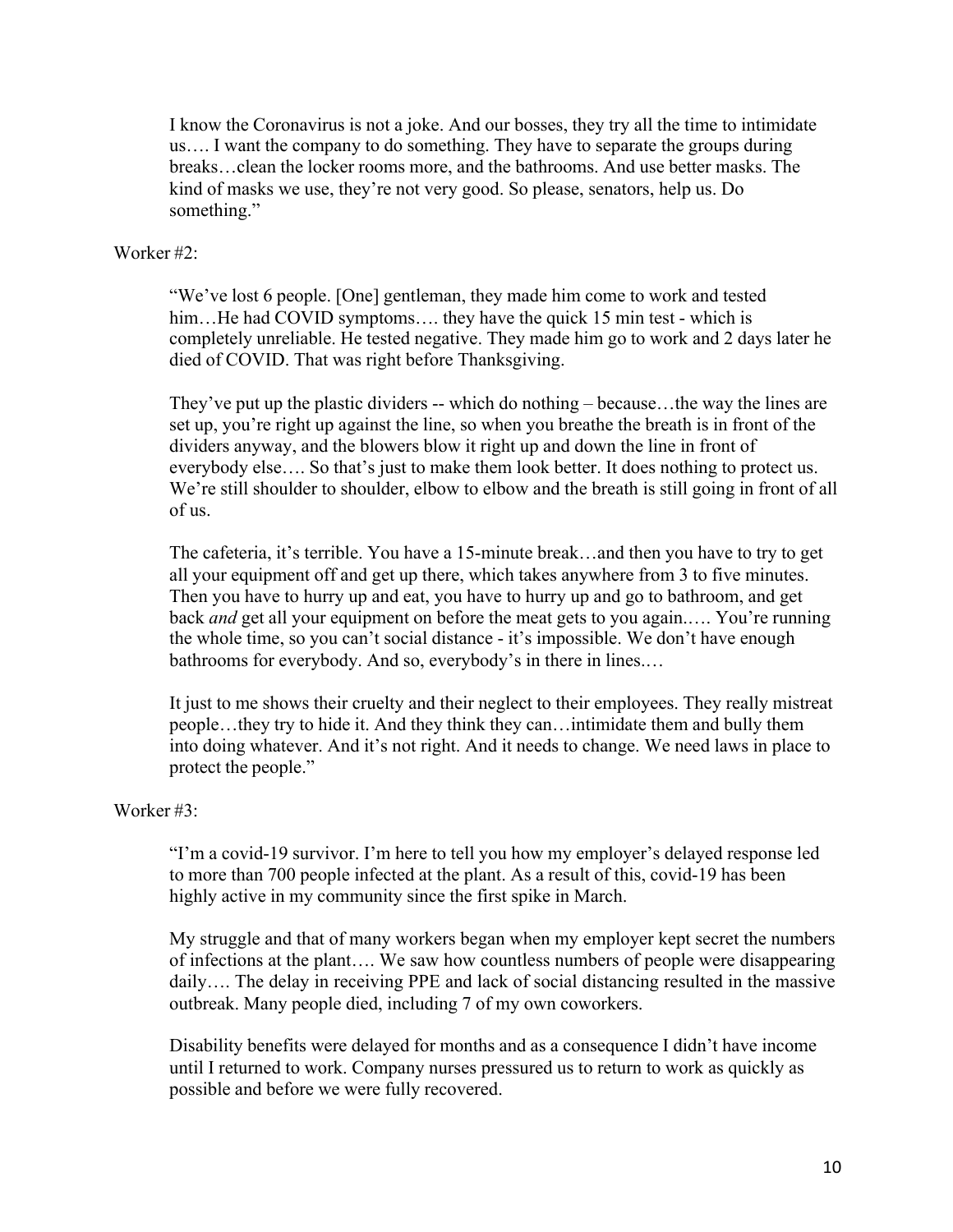Line speeds have been significantly increased…. Meanwhile we continue to work understaffed.

I feel lucky to be alive even though I continue to have health issues…and trouble breathing. I feel tired, I feel sick, and I feel used. I have been with the company for [many years] and I feel betrayed. Today, senators, I ask you to pass enforceable safety measures for me and my coworkers to be able to perform our job with dignity."

I am a survivor of COVID and thank God I am here, but I would hope people knew that even though you had covid once you can still get it again."

#### **Federal Legislation is Necessary to Protect Meatpacking Workers**

While the ACLU and several partner organizations have made significant strides to protect meatpacking workers from COVID-19 in Nebraska, we need Congress to examine not only the COVID-related problems that exist in meatpacking plants, but also those problems that were exacerbated by the pandemic. There are four steps Congress can take to protect meatpacking workers and hold meatpacking plants accountable:

*First,* Congress should enact the Safe Line Speeds in COVID-19 Act. This Act would protect meatpacking workers by preventing line speed increases during the COVID-19 pandemic in meatpacking plants. Moreover, the Act includes an accountability measure to ensure the industry is implementing protections. We would support similar legislation that lasts beyond the pandemic as the meatpacking industry has a well-documented track record of alarmingly high injury rates, often due to the line speeds.  $22$ 

<sup>&</sup>lt;sup>22</sup> More than a decade of community, academic, medical, and government studies document the high injury rates and dangerous line speeds and conditions. As just a few examples: Athena K. Ramos et al., *"No somos máquinas" (We are not machines): Worker perspectives of safety culture in meatpacking plants in the Midwest*, Am. J*.* of Indus. Medicine vol. 64 (2021); Hum. Rts. Watch, *"When We're Dead and Buried Our Bones Will Keep Hurting"*, (2019), https://www.hrw.org/sites/default/files/report\_pdf/us0919\_web.pdf; Oxfam, *No Relief: Denial of Bathroom Breaks in the Poultry Industry* (2016), https://s3.amazonaws.com/oxfam-us/www/static/media/files/No\_Relief.pdf; U.S. Gov't Accountability Off., *GAO-16-337, Additional Data Needed to Address Continued Hazards in the Meat and Poultry Industry* (2017), https://www.gao.gov/assets/gao-16-337.pdf; Oxfam, *Lives on the Line: The High Human Cost of Chicken*, Oxfam (2015), https://www.oxfamamerica.org/livesontheline/; Nat'l Inst. of Occupational Safety and Health, *NIOSH Health Hazard Evaluation of a poultry processing plant*, Ctrs. for Disease Control (2014), https://www.cdc.gov/niosh/topics/poultry/; U.S. Dep't of Agric., Food Safety & Inspection Serv.*, Request That Worker Safety Is Protected in Any Rulemaking Related to Line and Work Speeds in the Meat and Poultry Processing*, USDA (Sept. 3, 2013), https://www.fsis.usda.gov/federal-register/petitions/request-worker-safetyprotected-any-rulemaking-related-line-and-work (Southern Poverty Law Center, Nebraska Appleseed, Heartland Workers Center, and other worker and civil rights organizations filed this petition with FSIS in 2013); S. Poverty L. Ctr. & Ala. Appleseed, *Unsafe at These Speeds* (2013),

https://www.splcenter.org/sites/default/files/Unsafe\_at\_These\_Speeds\_web.pdf; Midwest Coalition for Hum. Rts, *Always Working Beyond the Capacity of Our Bodies: Meat and Poultry Processing Work Conditions and Human Rights in the Midwest* (2012), https://neappleseed.org/download/17890/; Neb. Appleseed, *The Speed Kills You: The Voice of Nebraska's Meatpacking Workers* (2009), https://neappleseed.org/wp-

content/uploads/downloads/2013/01/the\_speed\_kills\_you\_100410.pdf; and Hum. Rts. Watch, *Blood, Sweat and Fear: Workers' Rights in US Meat and Poultry Plants* (2004), https://www.hrw.org/report/2005/01/24/blood-sweatand-fear/workers-rights-us-meat-and-poultry-plants.